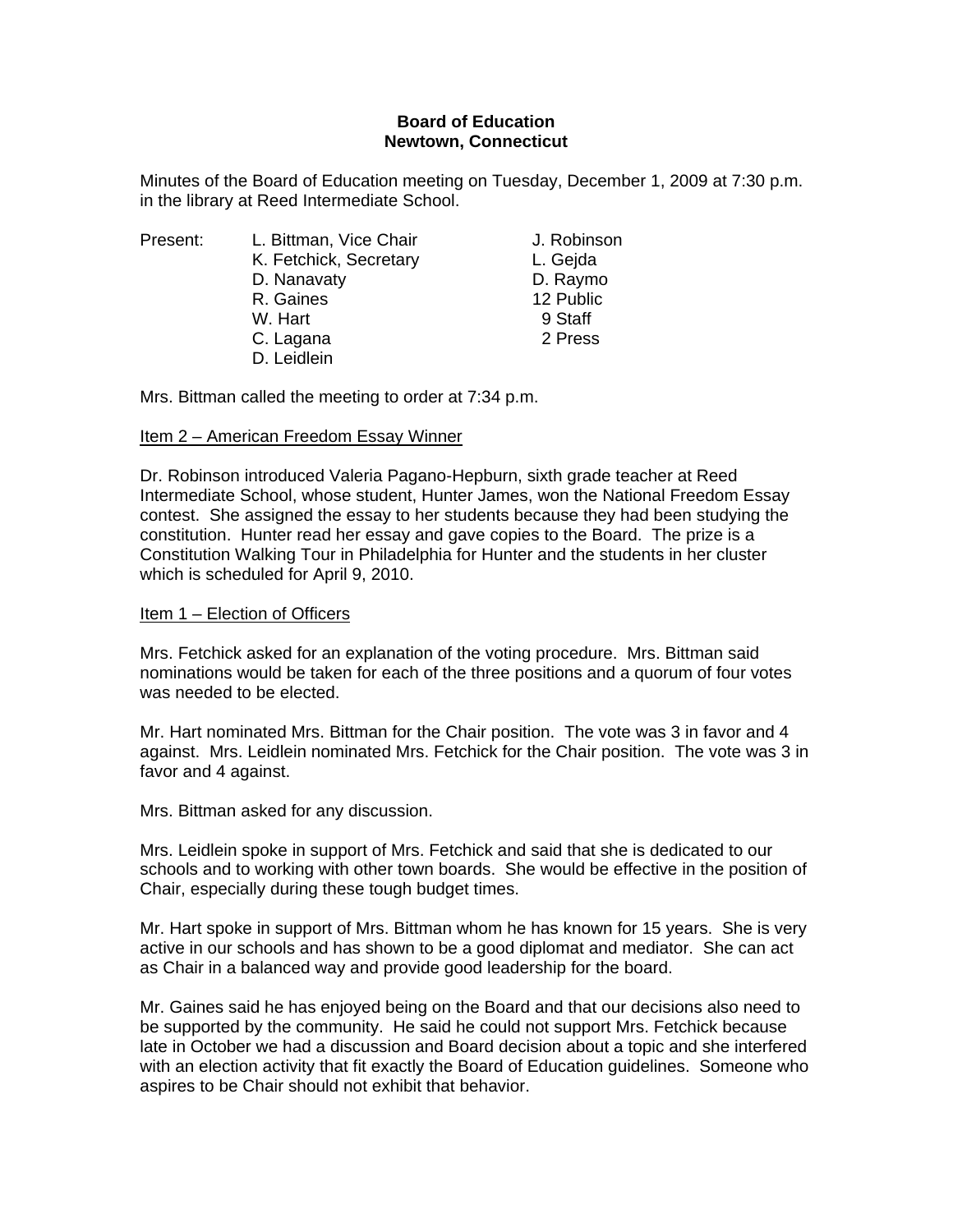Board of Education  $\overline{2}$ -<br>  $\overline{2}$ -<br>  $\overline{2}$ -<br>
December 1, 2009

Mrs. Fetchick said we have the opportunity to change the face of the board. If you look at the elections the voters have spoken and asked us to be more conservative, financially accountable, and that we operate in an open manner. Other boards and commissions in town have become more conservative than they have in the past. We need someone who can communicate with these groups. She is proud of the work in strategic planning. The Chair has to be open and honest, listen to everyone's opinion and represent the board and not their own opinion. She believes she is the best person for the board.

Mrs. Bittman said she feels strongly that this community has had a lot of breakdown in communication. She has tried to figure out why we have been having so much trouble. She tried to make our website more effective. She feels strongly about strategic planning. Getting the high school project passed was a big accomplishment. Our planning process has to be more open. She truly believes that we need open communication with other boards but the Chair also has to have a relationship with the parents and community.

A second vote was taken with the same outcome.

Mr. Hart asked if the meeting could continue with the Vice Chair presiding and have the election at the end. Mr. Nanavaty said we had to have officers first.

The Board recessed for caucus from 7:50 p.m. to 8:08 p.m. A third vote was taken for Mrs. Bittman as Chair. The results were 4 votes in favor and 3 against with Mrs. Bittman being elected Chair.

Mr. Gaines nominated Mr. Nanavaty for Vice Chair. Mrs. Leidlein nominated Mrs. Fetchick for Vice Chair.

Mr. Gaines said that Mr. Nanavaty is very structured in his thinking and has valuable insight into our policies. He is also an effective liaison with other boards in town. A legal mind sees things we might not and he appreciates what Mr. Nanavaty brings to the Board.

Mrs. Leidlein said that Mrs. Fetchick has worked tirelessly and opened up communication between other boards and works with PTAs to get information out. She has shown dedication to the schools.

The vote for Mr. Nanavaty as Vice Chair was 3 in favor and 4 against. The vote for Mrs. Fetchick was 4 in favor and 3 against. Mrs. Fetchick was elected Vice Chair.

Mr. Lagana nominated Mrs. Leidlein as Secretary which was the only nomination. The vote was 7 in favor. Mrs. Leidlein was elected Secretary.

## Item 3 - Consent Agenda

MOTION: Mr. Nanavaty moved to approve the items in the consent agenda which included the minutes of November 17, 2009, the resignation for retirement of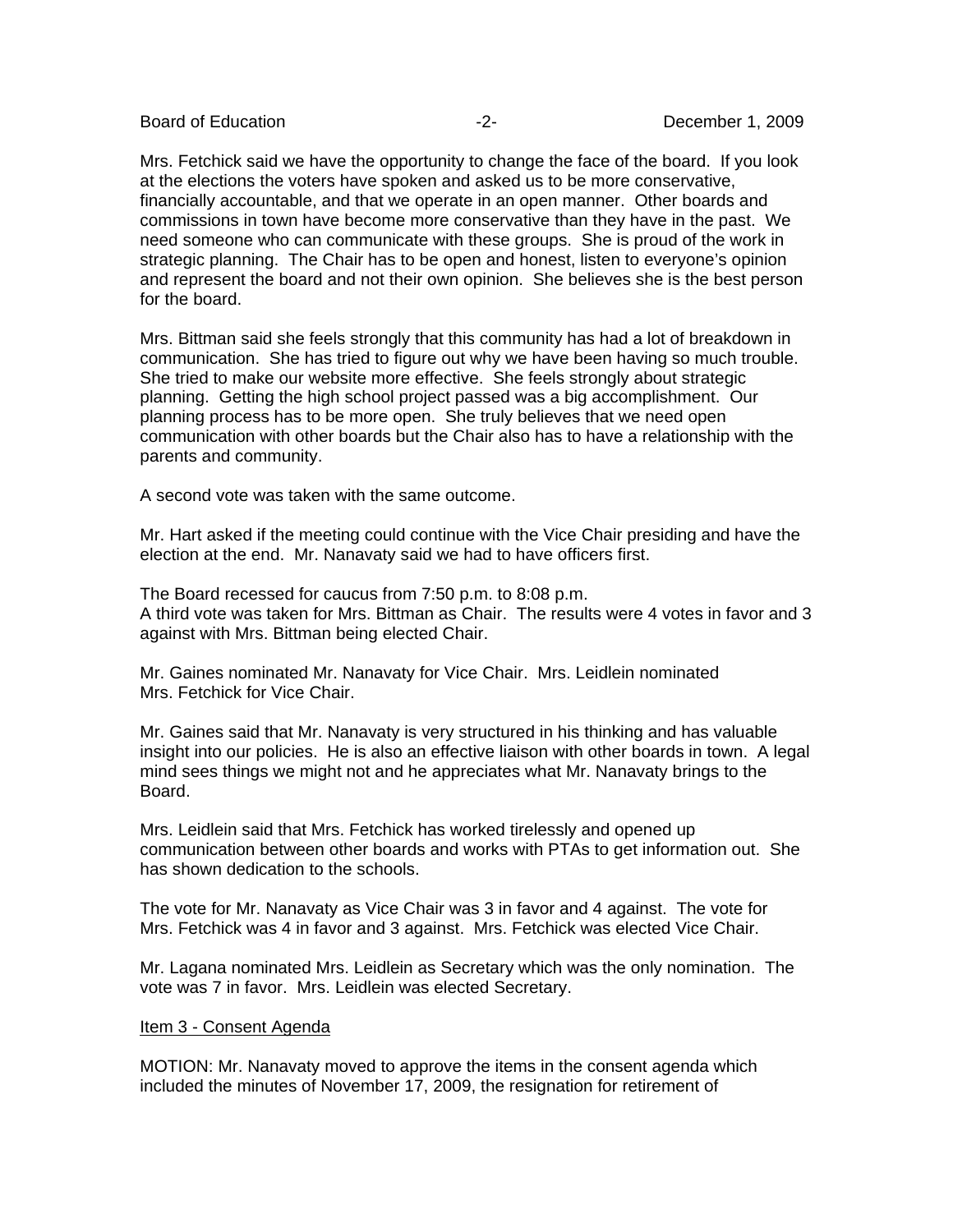Corinne Cox, teacher at Newtown Middle School, effective January 1, 2010 and the resignation of Cheryl Gilman, speech pathologist at Sandy Hook School, effective immediately. Mrs. Leidlein seconded. Vote: 7 ayes

Item 4 – Public Participation - none Item 5 – Reports

Newtown High School Report:

Mr. Dumais, principal of Newtown High School, stated that he and his administrators are here to support the teachers at the high school and that his team works hard to do that. He spoke about the challenges at the high school and the things they do that make it work. The entire staff goes well beyond expectations to get the job done. He said the high school needs more time for professional development for the teachers and more time to work collaboratively. He presented a video including data on Newtown High School operations.

Pictures were shown of the high school construction project. A-wing is enclosed with plastic to install the stairwell. We are also working on furniture, fixtures and equipment but only buying furniture for 8 to 10 classrooms because we will use the furniture that is currently in the portables. The classrooms were designed for 24 seats so we are considering removing teacher desks to allow for more room.

Mr. Lagana asked if we were providing electricity for the construction workers. Dr. Robinson said they are only using our electricity for some lighting but mostly using their own generators.

### Superintendent's Report:

Dr. Robinson said she has been meeting with the principals and have asked them to come in with a flat budget. There will be some increases such in transportation for bus contracts. We are looking at what areas can be changed with our declining enrollment.

There have been discussions regarding the third grade CMTs. Principals always ask when we can have full day kindergarten. We have some declining enrollment in elementary level which is opening up classrooms. She has to consider if there is space for full day kindergarten and how we could pay for it. Our midday run for kindergarten costs \$255,877. If we eliminated that run that amount would cover 3.9 teacher salaries. We would need 5 teachers district-wide to have full day kindergarten. This is currently a feasibility study only.

Mr. Hart asked if we took into account the private school kindergarten students. Dr. Robinson said we have not determined where they would end up yet.

Mr. Hart asked how we compared with other districts with full day kindergartens. Dr. Robinson said that will be part of our research. The state has been pushing for full day kindergarten.

Mr. Nanavaty said we have to take into account that a lot of people are putting their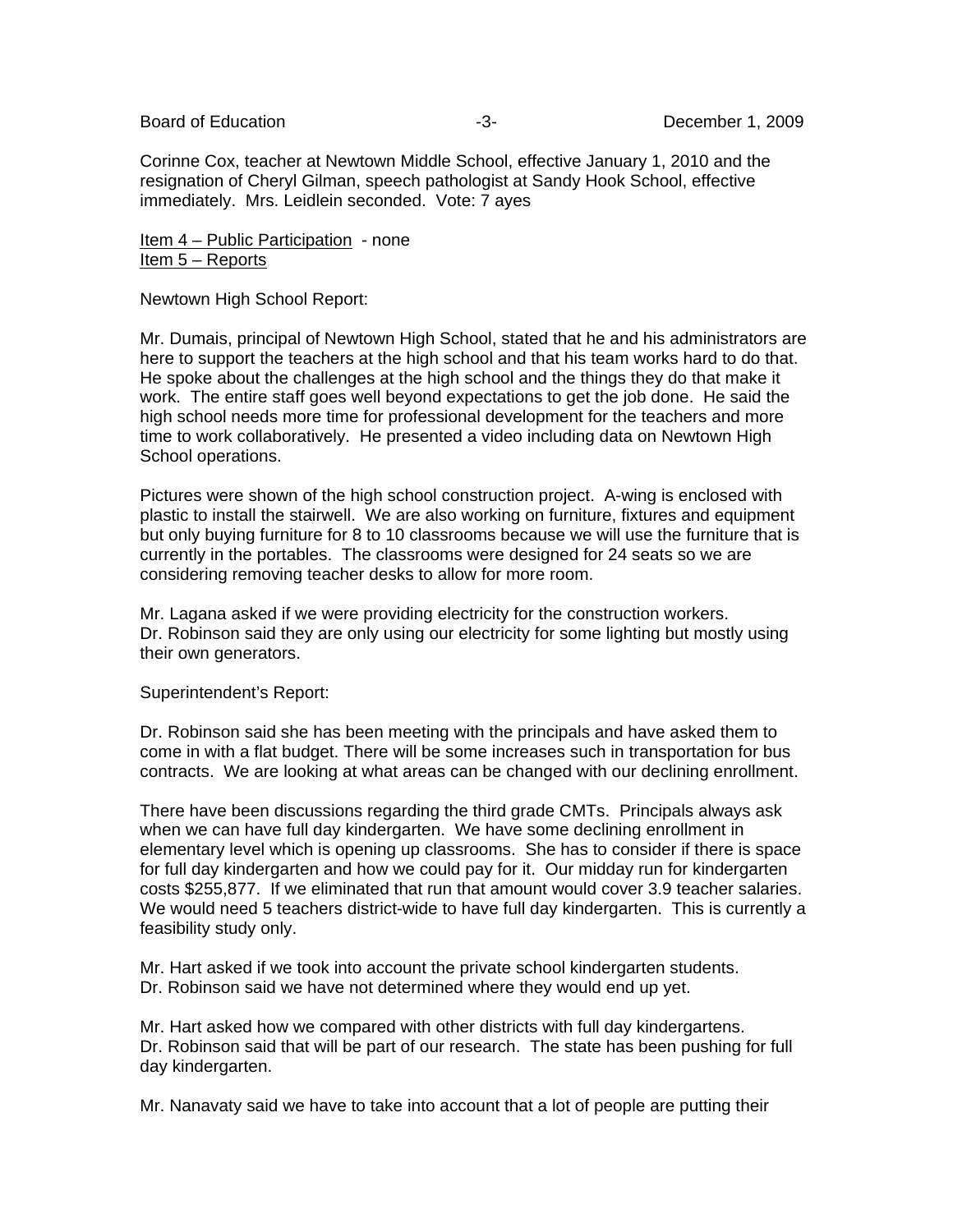Board of Education  $\overline{a}$  -4- Board of Education  $\overline{a}$ 

children in private schools because they have full day kindergarten programs. If we change to full day we will see an influx of students coming back to our schools which would call for an increase in classes resulting in a tax increase.

Dr. Robinson feels we may have enough classrooms.

Mrs. Fetchick said full day kindergarten is great for the students and most can handle it at that age. Her concern is what happens when the enrollment swings back up. If we are going to make a decision we need to know what is projected. She would be interested in having some type of study done. We also have the high school addition to fund.

Mr. Gaines asked if there was a correlation between full day kindergarten and CMT scores.

Dr. Robinson said it correlates to the hours of instruction.

Mrs. Leidlein asked what the maximum class size we strive for in kindergarten and can we stay at that with a full day kindergarten.

Dr. Robinson said for grades K-2 we like to have 20 to 22 students per class. We try not to go over 25 in third and fourth grades. A full day kindergarten program would be 20 students per class.

Mrs. Bittman asked if it would be an option for parents. She would also like to see how parents feel about changing to a full day.

The CIP committee met today. The Board of Finance has asked the Legislative Council to put off the due date of the CIP until January. That gives us time to make changes which will be estimates. We will be bringing the Board a revision of the CIP that was approved.

Mr. Hart said we should bring it to the next meeting for discussion and then vote in January.

Dr. Robinson said a question was raised at the last meeting regarding our instructional hours compared to towns in our DRG. This was from the 2007-2008 school year. Newtown ranks third from the lowest at the elementary level, sixth from the lowest at the middle school level, and fifth from the lowest at the high school level. We hope to add five more minutes next year.

Dr. Gejda said when the schedule was modified for conference days we lost time. The high school has exam days which also impact their hours.

Mrs. Bittman asked if with the new high school addition if the time between classes could be reduced from 10 to 5 minutes. Dr. Robinson said she would check into that.

Dr. Robinson stated that the property at 27 Church Hill Road was sold.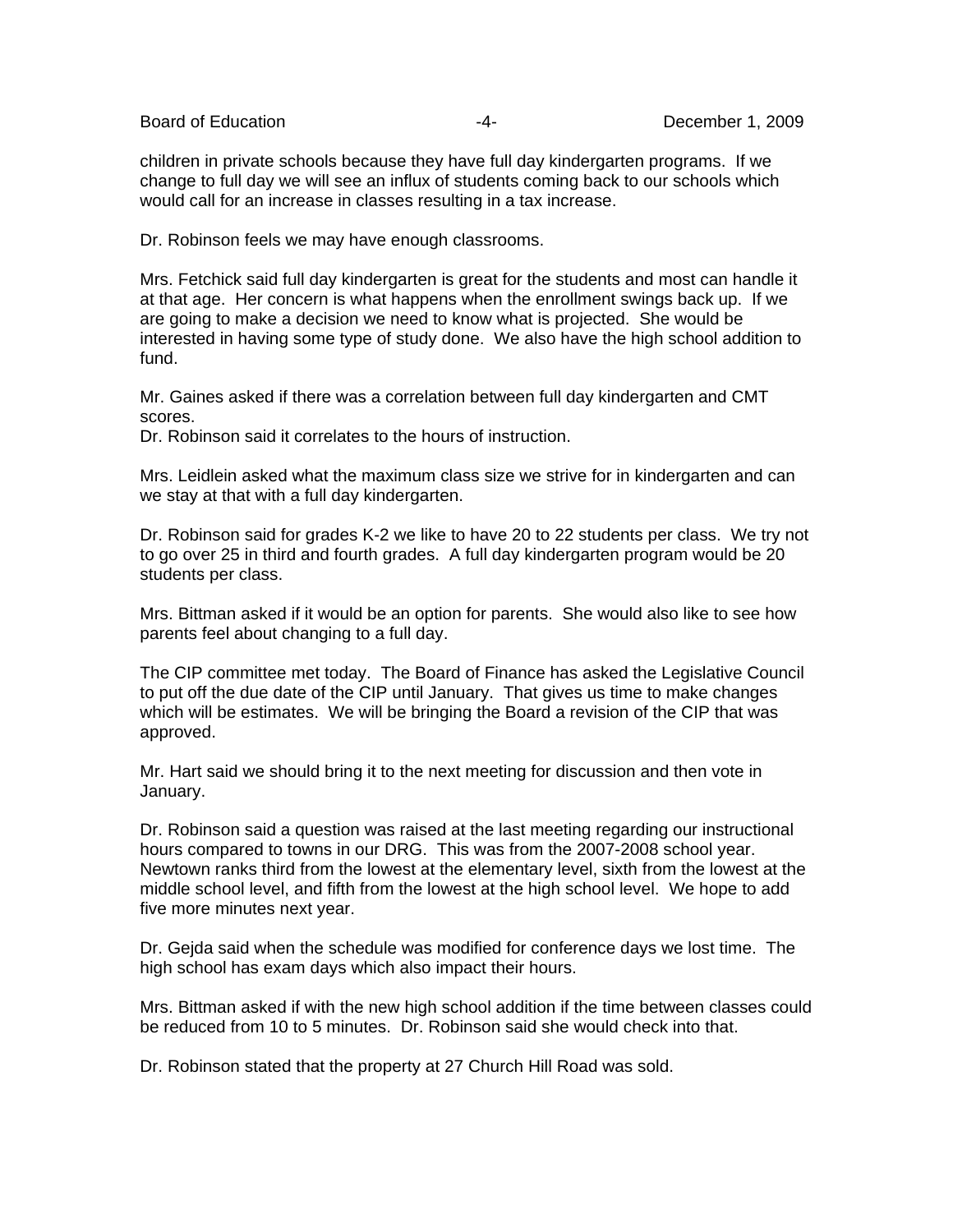CABE/CAPSS Convention:

Dr. Robinson said she along with Bill Hart and Chris Lagana attended the CABE Convention November 20 and 21.

Mr. Lagana said he attended the Friday session which was very instructional. It was interesting to meet the various superintendents and principals. It was a good experience.

Mr. Hart said he attended the session on FERPA and felt it was worth having a presentation for the Board.

Dr. Robinson said FERPA is mainly for student information. It would be good for the Board and principals. Everyone would benefit from the FOI presentation. We could also invite Tom Hennick from the FOI Commission to attend one of our meetings.

Dr. Robinson said most sessions were very good. She enjoyed the speaker Friday night regarding the uses of emerging technology.

#### Item 6 – Old Business

2008-2009 Strategic School Profiles:

Mr. Lagana asked about our gifted and talented program. Dr. Robinson said we were developing a new gifted and talented program and have done some compacting at the fourth grade level. We are having it integrated into the school day.

Dr. Gejda said at the fourth grade level we've clustered the gifted students which allows the teachers to do different activities with them. Nancy Bradley is the teacher at Reed Intermediate School and also works with a cluster of students in a reading program and middle school students in individualized programs. Guidance also works with them. When they get to high school they select areas of interest.

Dr. Robinson said at the middle school we have started students doing personal success plans.

Mrs. Fetchick hoped that we would try to go across the schools to see what the best practices are in each elementary school. Mrs. Bittman agreed.

Mr. Lagana asked about the middle school instruction time compared to the high school.

Dr. Robinson said the middle school students are in teams and don't have passing time like in the high school. The high school also has mid-terms and finals. The middle school is able to have more hours of instruction.

Mrs. Leidlein asked if we had any programs to increase the scores in writing on the CMT and CAPT test.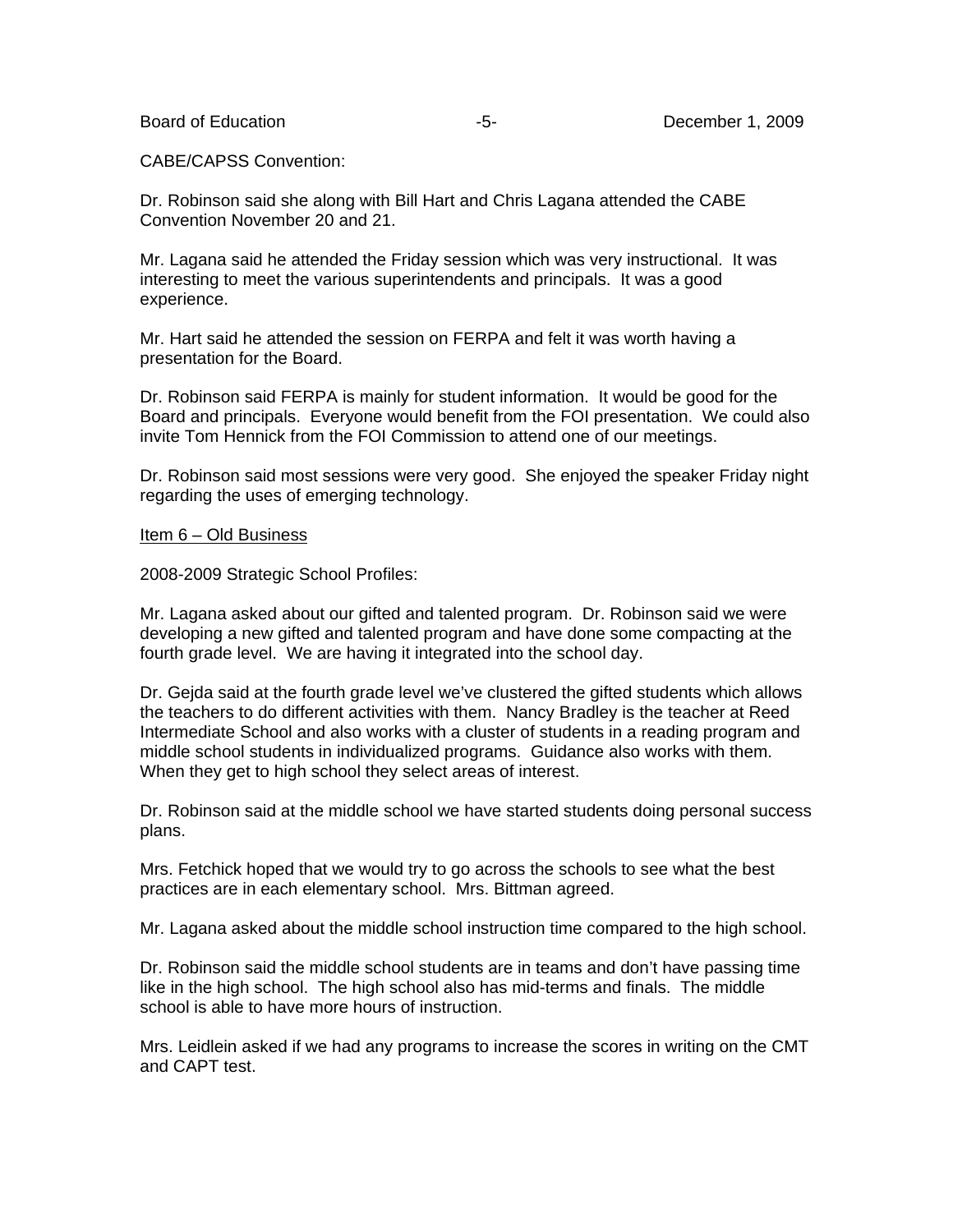Dr. Robinson said we are trying to move from a "system of schools" to a "school system." Dr. Gejda has been working on having more professional development.

Dr. Gejda said the district is working with a consultant to bring in a more unified way of teaching grammar and more dialog on practices between the schools.

Revised 2010-2011 School Calendar:

MOTION: Mrs. Leidlein moved to approve the revised 2010-2011 school calendar. Mr. Gaines seconded.

Mr. Nanavaty asked why there wasn't consideration of decreasing the days in June instead of moving the start date for teachers back two days in August. We could leave the start date of August 26 for the teachers, bring the students in earlier and then be able to get out earlier in June.

Dr. Robinson said we did not make any changes in the academic year. Mrs. Bittman said we are also ending on a Monday. Mrs. Leidlein said it is worth revisiting.

MOTION: Mr. Nanavaty moved to table the motion. Mrs. Fetchick seconded. Vote: 7 ayes

AIS Tuition Increase:

Mrs. Bittman said Danbury was hit with a revenue decrease so they are asking the districts for an additional tuition cost per student.

Mr. Nanavaty corrected the cost per student amount to \$11,360. He asked if anyone has looked into seeing if the Danbury school system can do this. They should get funds from the State of Connecticut.

Dr. Robinson said we have but after the magnet school legislation passed even if you are not a member district, if a parent chooses to send their child to a magnet school the district has to pay. We have no choice but to pay.

Mrs. Fetchick said they are passing on the decrease in state funding to the participating schools. They should deal with this problem with the dollars they have.

Mrs. Bittman said Danbury is 60% and the other towns are 40%. We have to decide our level of commitment.

MOTION: Mr. Nanavaty moved that the Board of Education approve the additional cost of \$284 per student to attend the AIS magnet school for the 2010-2011 school year at a cost not to exceed \$11,360. Even if we chose not to pay, we are obligated to do so. Mr. Hart seconded. Vote: 7 ayes

Mrs. Leidlein asked the difference between a partner and non-partner district.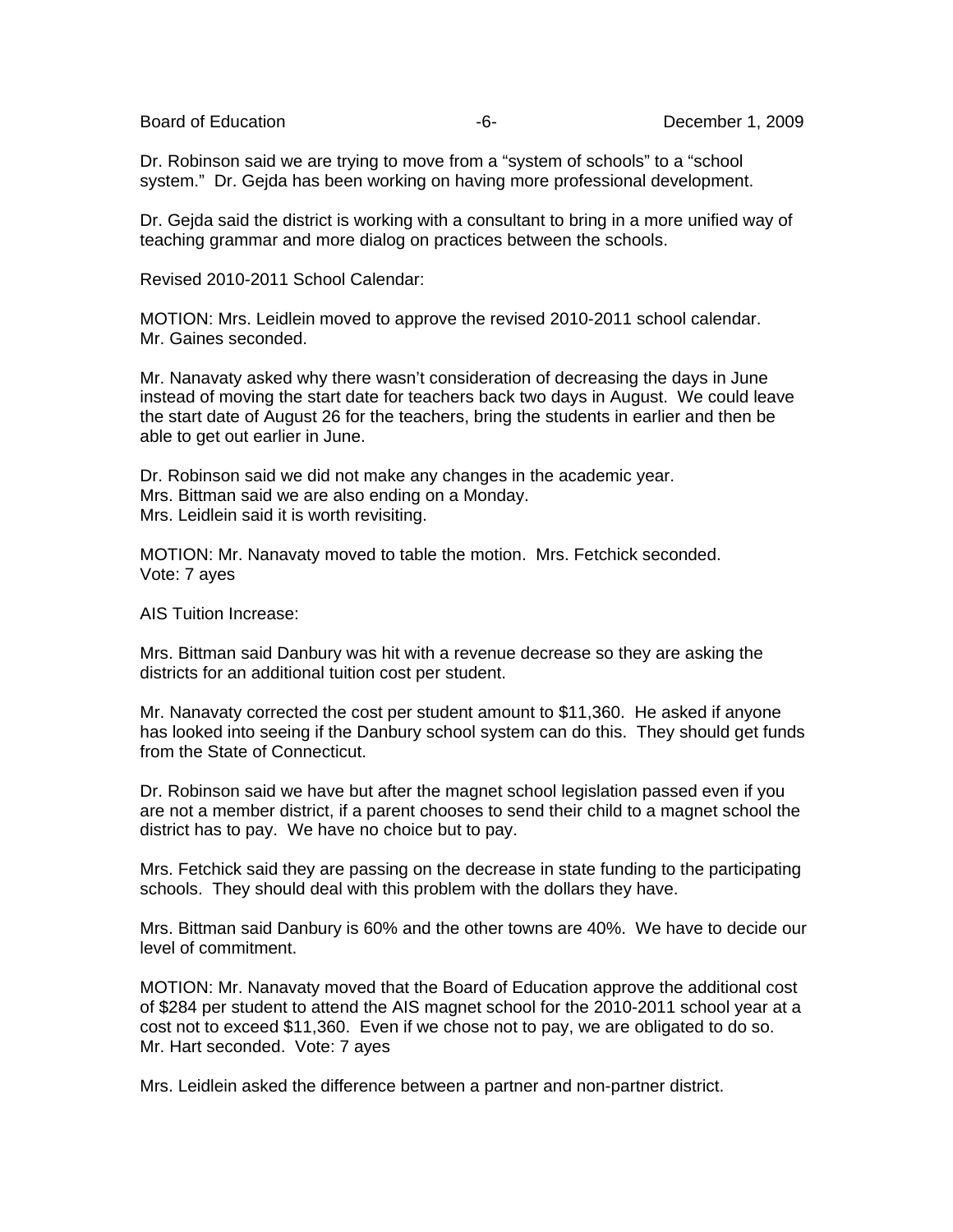Dr. Robinson said that before they developed the magnet school each district agreed to the number of seats they wanted. Schools that chose not to be partners initially could not send students there but that has changed so they can send their students. The obligation to the school system is the same. We sit on the advisory Board as a partner district so we have some say in the operation of the school. Non-partners have no say.

Vote: 5 ayes, 2 nays (Mrs. Fetchick, Mrs. Leidlein)

Mr. Hart asked for data on the number of snow days over the past few years.

# Item 7 – New Business – none

Item 8 – Public Participation

Sarah Beier, 7 Yogananda, congratulated the new members and officers. She has seen a difference in the gifted and talented program since it has been moved into the classrooms and thanked the administration for that change. She mentioned an article that Jeanetta Miller had written regarding writing which was published.

Douglas Brennan, 8 Antler Pine Road, asked if the Board could consider that once the AP students complete their AP test that they will not be required to continue attending high school. They spend time in the summer and weekends on their studies and by the time they complete the course they have nothing left to do in school. He was surprised that we were considering a full day kindergarten program under the current circumstances. He feels there is no correlation between full day kindergarten and CMT results. Regarding gifted and talented, when you have the program conducted on a grade basis you may have children who are not developmentally the same. You should use age, not grade, as an identifier. You should also take a look at compacted versus identifiable programs. The enrollment is down by 170 students.

Mrs. Bittman said it was down by 106 students.

Mr. Brennan said as enrollment rose we never increased our cost per student. What is our current budget target with 106 less students.

Jody Bialek, 5 Briarwood Lane, has a busing issue that has not been resolved and she presented a letter to the Board. She was in favor of having a full day kindergarten program especially with many mothers having to work.

Audrey Greenwood, 7 Susan Lane, said two of her children attended a full day kindergarten program and did fine. Her child in the half day program had difficulty because there are many activities trying to be done in a short period of time.

MOTION: Mr. Gaines moved to adjourn. Mrs. Fetchick seconded. Vote: 7 ayes

## Item 9 Adjournment

The meeting adjourned at 10:02 p.m.